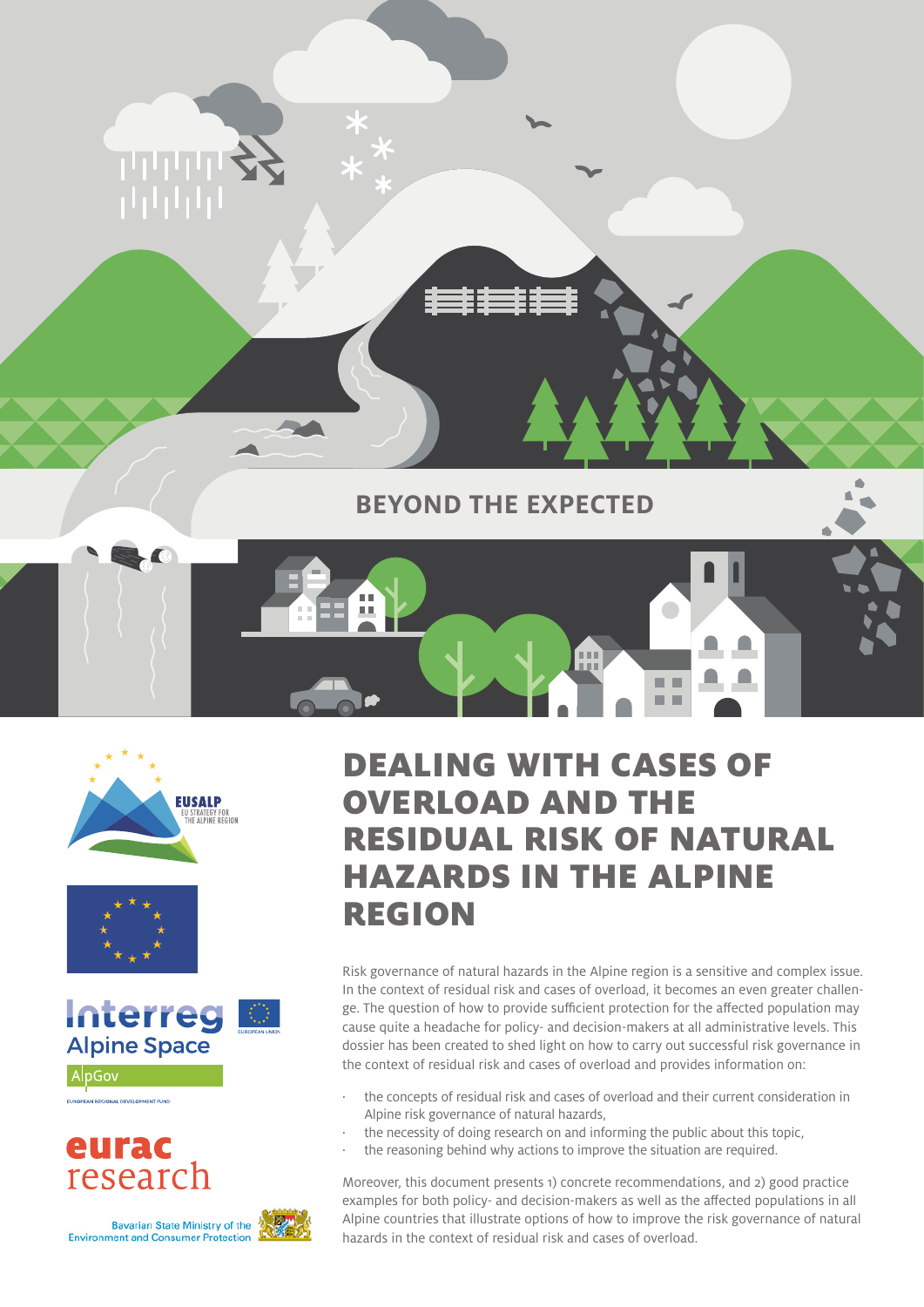

*Bondo (Switzerland) rockfall and debris flow in August 2017*

#### Point of Departure

In early June 2016, heavy precipitation across the Alps led to a number of severe torrential floods, causing major damage. In August 2017, approximately three million cubic metres of rock broke off Piz Cengalo, a mountain on the Swiss-Italian border with an elevation of 3,369m. The massive rockfall – more than the volume of the Great Pyramid of Giza – resulted in a subsequent debris flow, carrying huge boulders as far as the village of Bondo. Although the community was prepared for the event, eight hikers were caught in debris and died. These are only two of many extreme events that have taken place in the Alpine region in recent years. Even though protection measures have intensified, the region will remain susceptible to the **residual risk** of losses and damages triggered by natural hazards. One reason for this is the increasing concentration of people and activities in the Alps, including in risk-prone areas. This dossier aims to raise awareness of **residual risk** and **cases of overload** that represent major challenges to the governance of natural hazards.

Risk governance implies enabling societies to benefit from change while minimising the negative consequences of the associated risks. It should enhance the participation of actors in decision-making processes; raise awareness and acceptance of risk; and support the development of a functioning 'risk culture'. It is necessary to communicate that despite all implemented structural and non-structural measures, there always remains a **residual risk**. However, the public

administration cannot carry the responsibility for this alone. Cooperation remains essential amongst all actors involved in risk governance processes, including the affected population.

Despite considerable progress, there is still a pressing need for more **integrated risk management** (IRM) approaches in the Alps. IRM is an approved, systematic and comprehensive methodology for treating a wide range of hazards and their related risks with appropriate actions. It can help to find the most efficient combination of solutions that address all principles

of risk governance: (I) risk analysis, (II) risk evaluation and reduction and (III) risk management. IRM aims to address challenges in a transparent manner, in cooperation with all relevant decision-makers and those who are affected.

· There are a number of **uncertainties**  related to ongoing and **expected future changes** in the Alps. The most relevant are climate conditions and demographic developments, including an aging population and the migration of people from rural, mountainous areas towards urbanised regions in the main valleys.

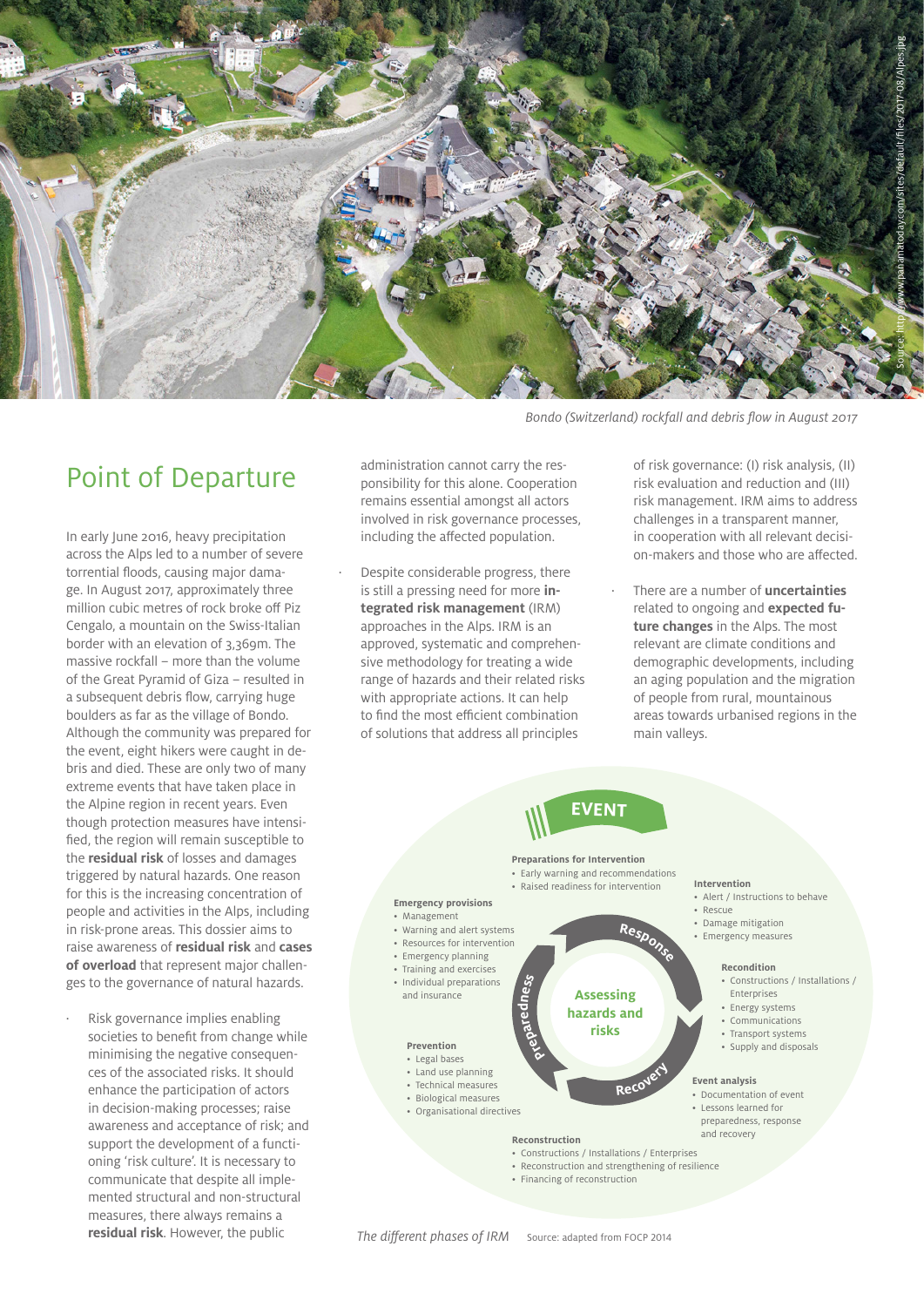#### Why this Document?

This dossier aims to raise awareness of **residual risk** and **cases of overload** in the context of natural hazards in the Alps. It aims to inform political decision-makers and the interested public about concepts related to these terms and to highlight their importance to risk governance in the Alpine region. A list of recommendations and related good practice examples offers ideas for possible future activities that could help improve risk governance of natural hazards in Alpine countries.

#### Thematic Background

Large Alpine territories and communities are exposed to the risk of being adversely affected by geo-hydrological hazards such as river floods, torrential hazards, rockfall, avalanches and landslides. Currently, the risk of loss and damage triggered by these hazards in the Alps is increasing in many municipalities, not least due to potentially adverse impacts of changing climate conditions and an intensified utilisation of land. An example for this is rising temperatures, which has led to the thawing of permafrost, an acceleration of glacier melt, and slope instability. Ongoing climatic changes threaten the health of humans, menace biodiversity, and undermine ecosystem-services such as those provided by protection forests. In the future, these changes may influence the magnitude and frequency of natural hazards with potentially dangerous outcomes for Alpine communities. Parallel to these trends, societal challenges such as a growing population density in Alpine countries and the accumulation of human assets and settlements in risk prone areas contribute to overall increasing risk in the Alps.

Dealing with natural hazards has a very long tradition in Alpine countries. Strategies to protect the society and infrastructure from their impacts have been part of everyday life since time immemorial. Until the second half of the 20th century, structural and engineering measures to reduce risks were predominant. Concrete dams, wooden barriers or safety nets were and are commonly used. However, such structural measures have a number of limitations and are designed for a certain size and intensity of events. Thus, the existing protection concepts do not always consider potential **cases of overload**. In the late 20th century, assets at risk and the associated costs required to protect them continued to increase, making the need for alternative strategies more evident. It was then that the benefits of non-structural and organisational measures – including spatial and land use planning, emergency planning as well as training and communication activities – were taken closer into account as important aspects of IRM. Furthermore, awareness of the value of green infrastructure and of nature-based measures was rising. It has also been recognised that total control of natural hazards is not possible, paving the way for an approach of 'living with risks' and accepting certain levels of **residual risk**.

#### What are "residual risks" and "cases of overload"?

*Residual risk is the risk of loss and damages from a natural hazard that remains after the implementation of protection measures. Cases of overload refer to events that exceed the capacities of existing protection measures and have the potential to cause damage to people and goods.* 

Grasping the underlying concepts of these terms presents a challenge to decision- and policy-makers, just as it does to the public. Moreover, beyond the general common understanding there are differences in the interpretation of the details of these terms, which lead to immense difficulties when applying them in risk governance activities. Consequently, several experts expressed the demand for a common definition of **residual risk** and **cases of overload**, as well as a shared understanding of their underlying concepts.

#### **Remark:**

This paper is a first attempt towards a common understanding of "residual risk" and "cases of overload" from the perspective of an integrated risk management. It does not attempt to cover legal aspects or definitions for specific measures, such as spatial planning or technical measures. Such topics should be considered in future work.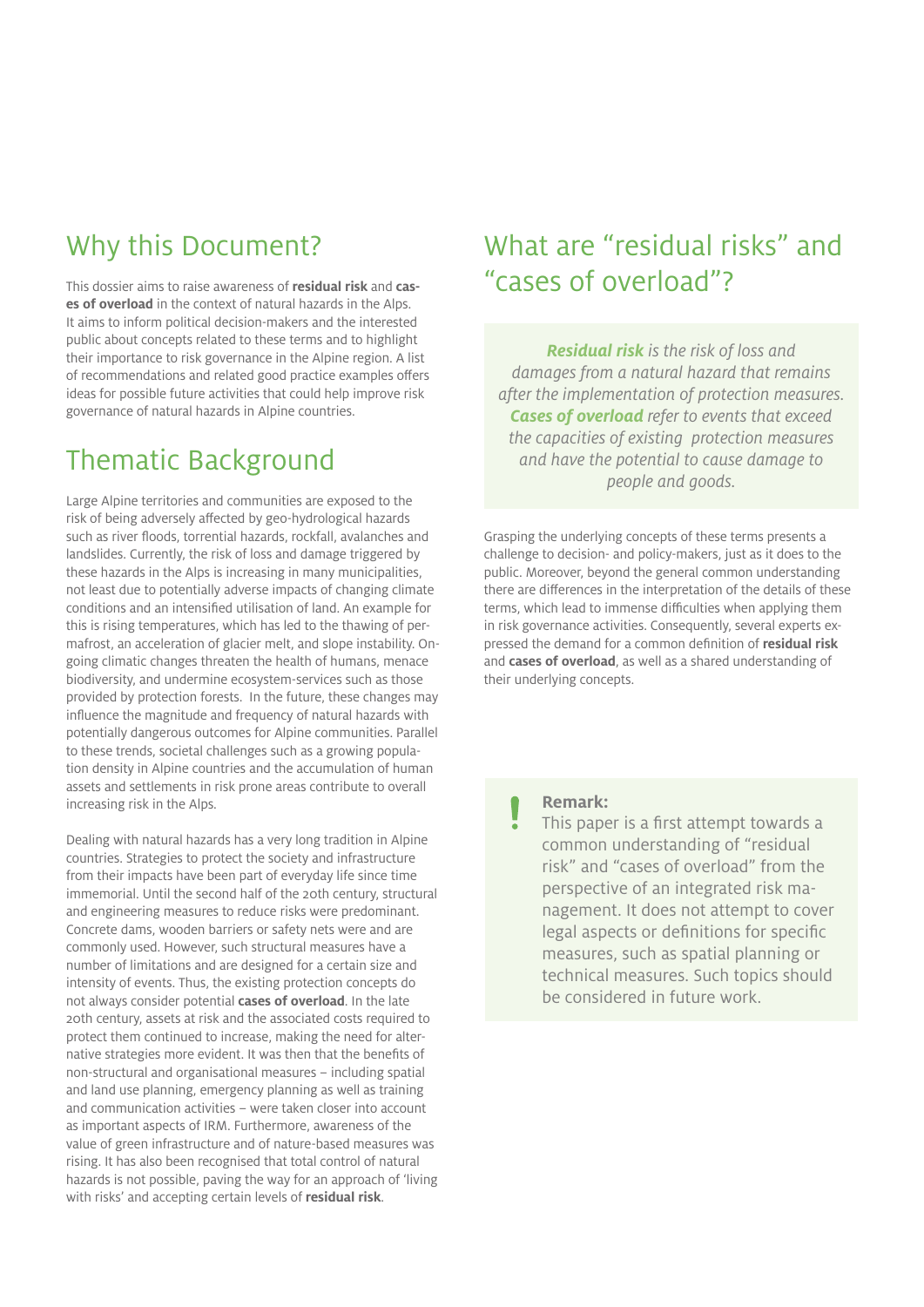### Facing Residual Risk and Cases of Overload

The Alps are host to extremes. There have always been natural events that existing protection measures were incapable of dealing with and thus caused damage. According to many experts, such destructive events are likely to increase in the future. The capacity of a community to deal with **residual risks** associated with these events differs greatly among Alpine countries. The following two examples show extreme events of different intensities: while the torrential floods in Simbach have been extreme, with an approximate size of an event that statistically occurs every few thousand years, the event in Engelberg is estimated to have a return period of approximately 250 years. The examples aim to visualise the thin line between being spared or not when facing natural hazards in the Alps.

### Simbach, Germany

#### **What happened?**

In Europe, the summer of 2016 was characterised by hot temperatures and unusually high amounts of torrential rainfall. Between May 31 and June 1, more than 270 litres of rain per square metre led to devastating flash floods and a cascade of various consequences in the small town of Simbach, Bavaria.

#### **What were the consequences?**

All existing water channels and protection measures were completely overloaded, as the discharge reached at least five times the design discharge. Even worse, several culverts and bridges were clogged and dams collapsed, so the city of Simbach was extensively flooded. In addition to the damages in Simbach, overall more than 45,000 people and 5,000 buildings were affected in the administrative district of Rottal-Inn. The total damage was estimated to be equivalent to more than one billion Euros.



*In Simbach in Lower Bavaria, the brook of the same name swelled within a few hours to form a torrential hazard and flooded the Innstraße pictured here – 5 people died in the water masses.*

#### **Event analysis and actions needed**

Simbach shows a **case of overload** during which, amongst other factors, the failure of protection measures led to an uncontrolled flow of water. In the future, such dynamic scenarios need to be taken into consideration. Nevertheless, damages can never be completely prevented, particularly during suddenly increasing run-off when time and possibilities to react are limited.

#### Engelberg, Switzerland

#### **What happened?**

In August 2005, a slow-moving low-pressure system carried large amounts of humid air towards and around the Alps. On August 21 and 22, heavy rainfall set in above Switzerland. In some regions including Engelberg, the amount of rainfall reached peaks of more than 200 litres of rain per square metre.

#### **What were the consequences?**

Thanks to an optimal combination of organisational and non-structural measures (e.g. land use regulations, awareness raising, hazard maps, emergency plans, precise forecast and warning systems and effective communication) as well as structural measures (e.g. overloadable dams with spillway edges and tilting elements, increased size of pipes and drainages, bank stabilisation, discharge corridors and designated retention areas) carried out prior to the event, large scale damages at the Engelberger Aa River could be prevented. Only a construction delay in the town of Ennetbürgen caused damage at all.



*Thanks to the flood protection project and properly functioning relief corridors, greater damage could be prevented in the part of the Engelberger Aa that had already been upgraded.*

#### **Event analysis and actions needed**

All protection structures functioned faultlessly. Following the successful damage avoidance, all remaining constructions were finalised and widely supported by the public and affected citizens. During the 2005 flood alone, the investment of 30 million Swiss Francs avoided an estimated damage of 160 million. Further implementation of IRM measures are planned in all cantons of Switzerland as this approach has proven to contribute to a successful risk governance of natural hazards.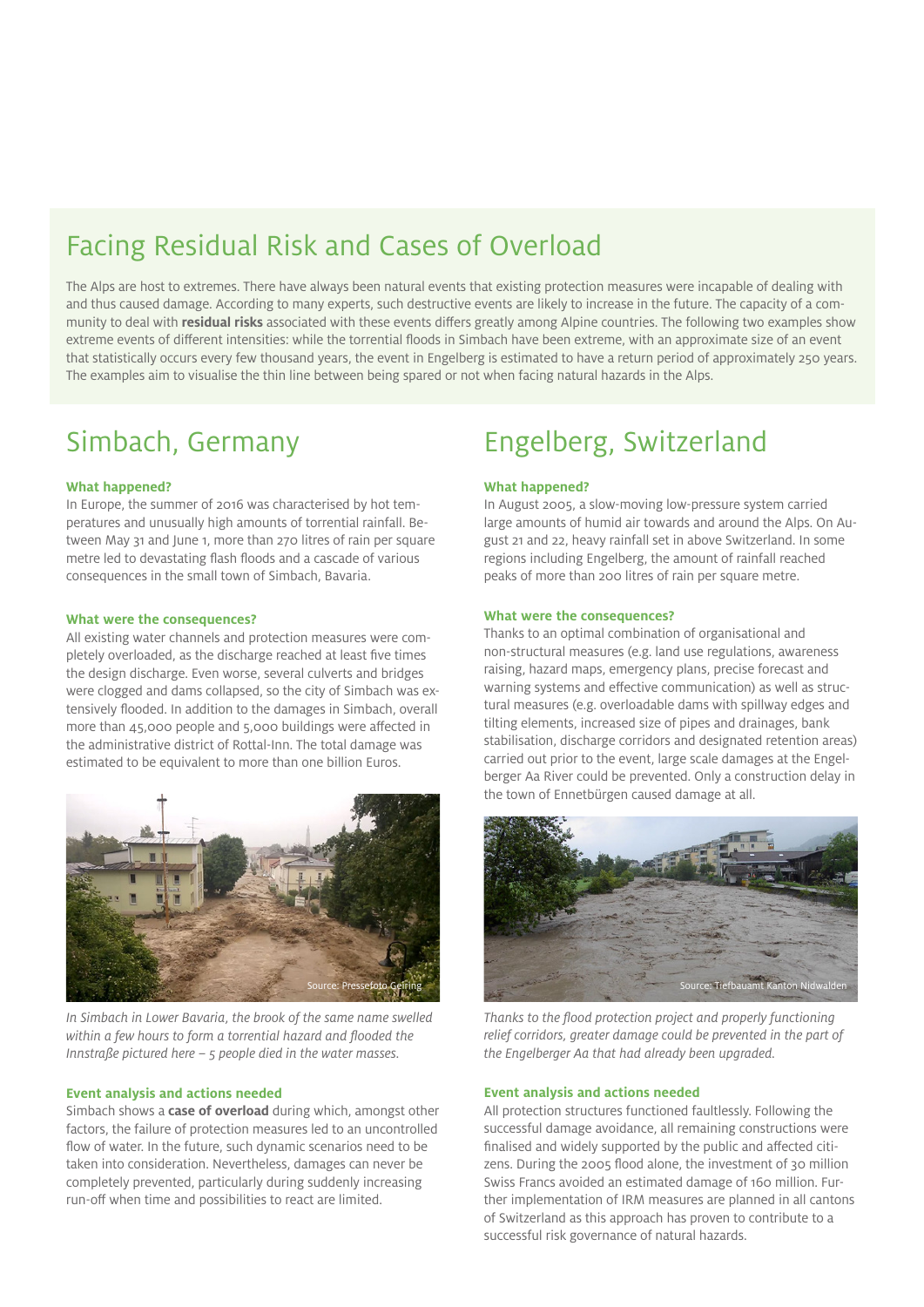## Envisioning Residual Risk Governance in the Alps

The Alpine region is a thriving, living space, which counts many successes regarding the creation of a balanced relationship between human presence and the use of natural resources. However, the frequent occurrence of natural hazards presents severe challenges for Alpine societies, particularly in dealing with **residual risks** and **cases of overload**. Innovative practices may help to address unexpected levels of risk, manage the limited space available and find a compromise between economic development and protection. The following **vision** aims to picture how risk governance could look like in an ideal world:

Imagine you live in a valley in the heart of the Alps, surrounded by steep mountains. There have been small rockfalls in the past, but a major hazardous event is expected. Fortunately, the nearby mountains have been monitored for decades. Sensors are used to recognise the slightest movements of rock material. Accordingly, various protective construction measures were installed: rockfall nets and barriers above streets, hiking paths and settlements; maintenance of existing protection forests; dams for diverging potential flows of material away from houses and critical infrastructure. Over the years, a functional communication network has been established: an early warning system informs your community about potential risks, and inhabitants (e.g. farmers, hikers, forest rangers) share their local expertise on natural processes in the area. The risk communication strategy developed in cooperation with neighbouring communities is functioning faultlessly. It ensures a constant flow of information beyond administrative and even linguistic borders. A long-term spatial planning strategy helps to find a balance between economic development and increases resilience towards existing and future natural hazards. The strategy has been developed in cooperation with the community's stakeholders including private enterprises, media, non-profit organisations, fire brigades and citizens. The strategy prohibits the development of risk zones, defines building regulations and advises inhabitants on how to protect their compound against natural hazards.

As a result of communication efforts, there is a high level of risk competency in your community. In the case of a major hazardous event, an app sends warnings to your community's inhabitants. This app also provides instructions for a possible evacuation if necessary. Training exercises for commonly developed emergency and contingency plans ensure that every citizen knows what to do and how to contribute towards their successful application during the case of emergency. Easy-to-read maps are used to identify assets at risk and help citizens to relocate them before they are damaged or lost.

As a positive effect of the high level of safety provided in your region, your community will also benefit from an increase in tourism. Moreover, the well-structured and innovative risk governance creates a stable environment that attracts investments and supports long-term economic growth.

Obviously, this vision describes an ideal situation that is very unlikely to ever exist. However, it demonstrates the diversity of possible activities within an IRM and helps to identify starting points for the interventions necessary to successfully face **residual risk** and **cases of overload** in the Alps. This vision may help to open minds and to scrutinise your community's existing approach to an IRM. The following recommendations were developed to provide advice and to counsel local decision-makers and citizens with regard to potential activities that could improve the risk governance of natural hazards.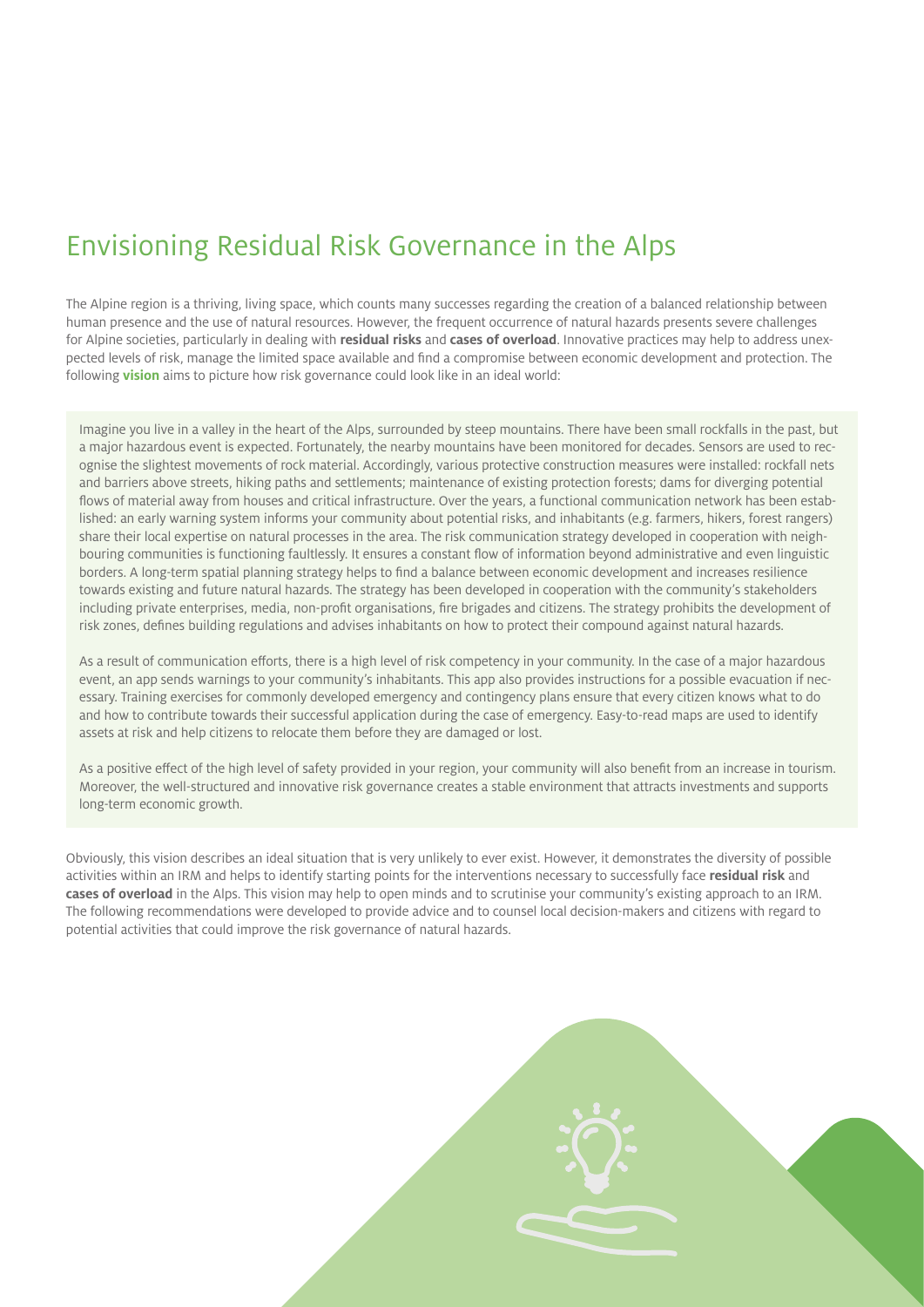## BEYOND THE EXPECTED - RECOMMENDATIONS & GOOD PRACTICES

The following is a list of recommendations aimed at improving the risk governance of natural hazards in the context of **residual risk** and **cases of overload**. The list does not intend to be exhaustive, nor are the recommendations presented in any order of priority. Each recommendation is accompanied by an example of a good practice to show how the respective action could be implemented in reality.

# 1 Develop a harmonised approach to integrated risk assessments in the Alps.

Risk assessment represents a basis for decision-making on strategies for risk prevention and should, as much as possible, follow a common methodological approach. The assessment of risks should include technical elements and natural processes (e.g. natural hazard identification, climate change) as well as socio-economic and cultural aspects (e.g. risk perception, desire for economic development and related expansion of built-up areas, abandonment of rural areas). Moreover, after the implementation of protection measures, the assessment should continue to explicitly address the remaining residual risks. Possible concrete steps to realise this are:

- **· Improve and harmonise the documentation of hazardous events** and related damages by means of accessible databases. Evidence-based decision-making builds upon accurate statistical analyses.
- **· Change the approach from traditional hazard-focused assessment to integrated risk evaluation.** Recognise exposure and vulnerability as equally important components of risk.
- **· Reach common procedures for risk evaluation** across different administrative and linguistic borders (e.g. trans-regional or trans-national river basins).
- **· Develop tools for assessing multiple and cascading risks** caused by a combination of events. They may lead to unforeseeable consequences for which the society needs to be prepared.



A typical situation of cascading risks exists when an earthquake damages a power plant and thus, for example, computer networks fail. In order to be able to estimate the associated possible financial, organizational or even health consequences, well-founded models and calculation methods are needed.

**· Foster the identification and monitoring of potentially hazardous processes and related risks.** Use the help of innovative and open source technologies (e.g. satellite-based data, information with spatial reference provided by the affected society).



In 2007, the [European Floods Directive](http://eur-lex.europa.eu/legal-content/EN/TXT/PDF/?uri=CELEX:32007L0060&from=EN) came into force establishing a framework for the assessment and management of flood risks. The directive provides respective guidelines an underlines the need to consider extreme events.

## 2 Reach and share common definitions for the terms 'residual risk' and 'cases of overload'.

**Many experts have pointed out the need for and possible benefits of common terminology.** To achieve this, government institutions and relevant working groups, together with research institutes and representatives of affected communities (e.g. mayors), should develop commonly-accepted definitions. Such definitions are useful for establishing an understanding of terms across the Alpine society and its local, regional and (inter) national administrations. They should be made publicly available as illustrated in the following two good practices:



Alpine-wide definitions exist for various hazard types. [The PLANAT's National Platform for Natural](http://www.planat.ch/en/knowledge-base/)  [Hazards](http://www.planat.ch/en/knowledge-base/) includes a well-accepted knowledge base, which provides explanations and definitions for various hazard types in the Alps.

A [glossary](https://www.lfu.bayern.de/geologie/massenbewegungen/glossar/index.htm) on geological terms related to mass movements was developed through the Interreg Alpine Space project AdaptAlp. It helps to harmonise the use of relevant terms and provides translations for nine languages.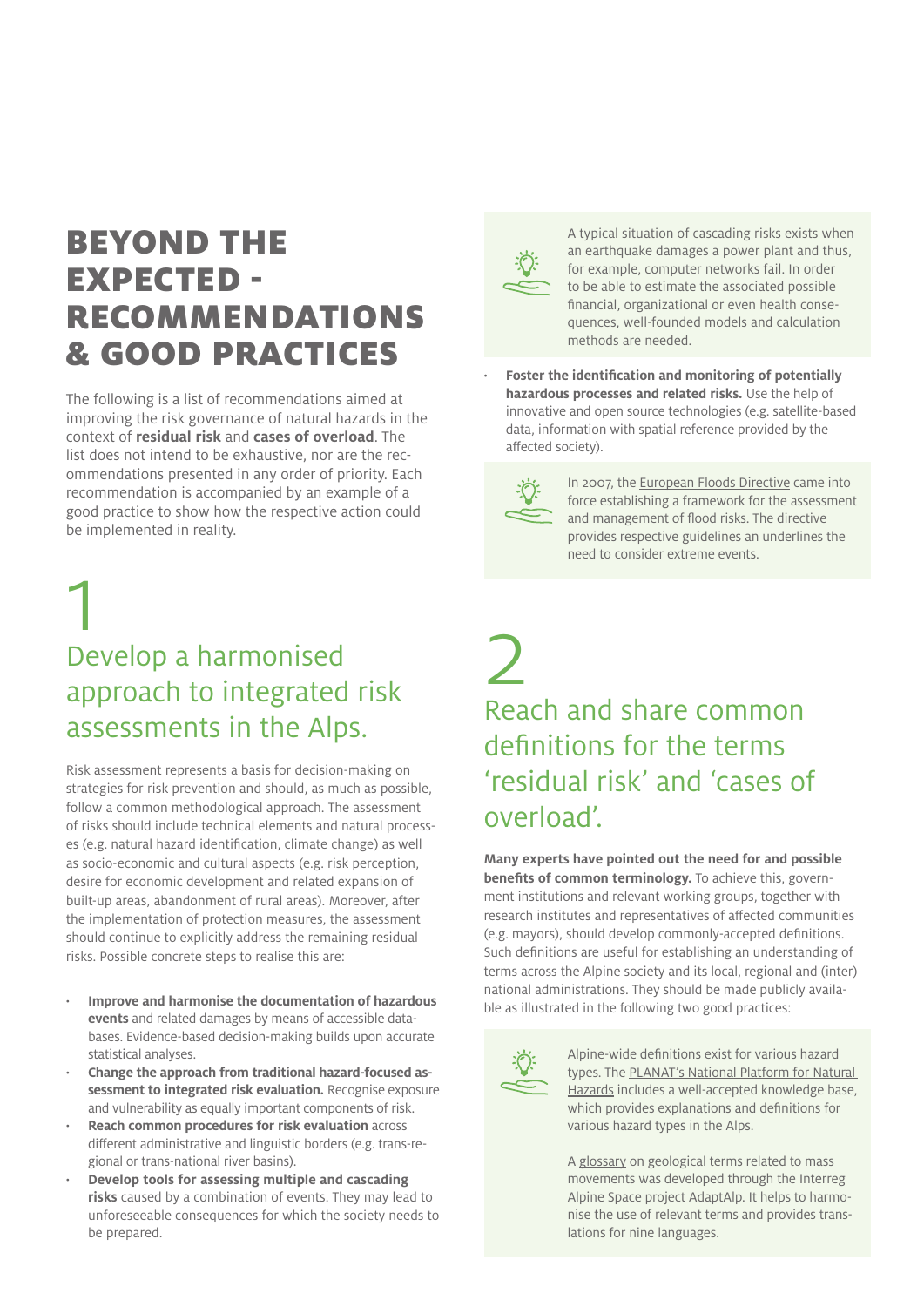# 3 Establish the full and transparent participation of actors in risk governance processes.

**Involving different actors enhances the acceptance and awareness of protection measures. In this perspective, important measures are:**

- Give individuals and members of the community the opportunity to contribute to risk assessment, determination of protection goals, and risk management activities.
- Enable citizens to contribute to decision-making processes on protection measures, based on their perception of risk.

Transparent and participatory decision-making helps to prepare for unexpected events. The final goal of this process is to achieve a **'risk-competent society'** in which each actor or member of the community has been made responsible for safety at the community and individual level.



Multi-Criteria Decision Analysis (MCDA) is a good practice example for this recommendation, since it could be a valuable tool to solve complex decisions that require choosing between several alternatives. MCDA helps to focus on what is important and easy to implement. At its core, MCDA is useful for (i) dividing decisions into smaller, more understandable parts, (ii) analysing each part, and (iii) integrating the parts to produce a meaningful solution.

# 4

## Consider residual risk and cases of overload in land-use and spatial planning.

Spatial and urban development must be planned thoroughly to reduce the exposure of communities and their assets. This can be done in the medium and long-term perspective through land use and spatial planning. Important steps in this regard are:

- **· Incorporate and communicate uncertainties** deriving from climate change, changing natural hazards dynamics, and incorrect planning.
- **· Make use of natural adaptation measures** such as protection forests or buffer and retention zones in land use plans. They reduce potential impacts and allow for a controlled flow of material (from landslides, rockfalls, avalanches, or floods) into areas with less damage potential.
- **· Provide mandatory information about residual risk** when planning, selling or buying properties in risk prone areas.
- **· Consider acquisition of undeveloped land** in high-risk areas by municipalities to prevent emerging new damage potential and higher risks in such areas.
- **· When appropriate, visualise residual risk** and its dynamic aspects in maps and land use plans as part of a risk-oriented spatial planning.



Austria: A [law](https://www.ris.bka.gv.at/Dokumente/BgblAuth/BGBLA_2014_II_145/BGBLA_2014_II_145.pdfsig) on hazard zone planning, implemented in 2014, defines the recognition of areas possibly affected by **residual risk** when determining hazard zones.

Germany (Bavaria): At the Danube and other Bavarian rivers, [flood polders](https://www.bestellen.bayern.de/application/applstarter?APPL=eshop&DIR=eshop&ACTIONxSETVAL(artdtl.htm,APGxNODENR:84,AARTxNR:stmuv_wasser_004,AARTxNODENR:338020,USERxBODYURL:artdtl.htm,KATALOG:StMUG,AKATxNAME:StMUG,ALLE:x)=X) are used to create additional storage during **cases of overload** and to minimise the damage potential of dyke breaks. Furthermore, the measure directs discharge of water masses into spaces with less damage potential (e.g. agricultural land). Compensation of landowners is foreseen.

Liechtenstein: As stated in the PLANALP [publica](http://www.alpconv.org/it/organization/groups/WGHazards/Documents/PLANALP_Alpine_strategy.pdf?AspxAutoDetectCookieSupport=1)[tion](http://www.alpconv.org/it/organization/groups/WGHazards/Documents/PLANALP_Alpine_strategy.pdf?AspxAutoDetectCookieSupport=1) on strategies for climate change adaptation in the field of natural hazards, all slope watercourses in Liechtenstein eventually drain in the Rhine valley and into the inland canal, whose drainage capacity is very limited. During peak discharge, retention basins and spillway edges at lower parts of the dyke are useful measures to deal with unexpected or unusually high amounts of rainfall and runoff. The controlled overflow of existing flood protection measures may thus be used to avoid an uncontrollable event and high levels of loss and damage.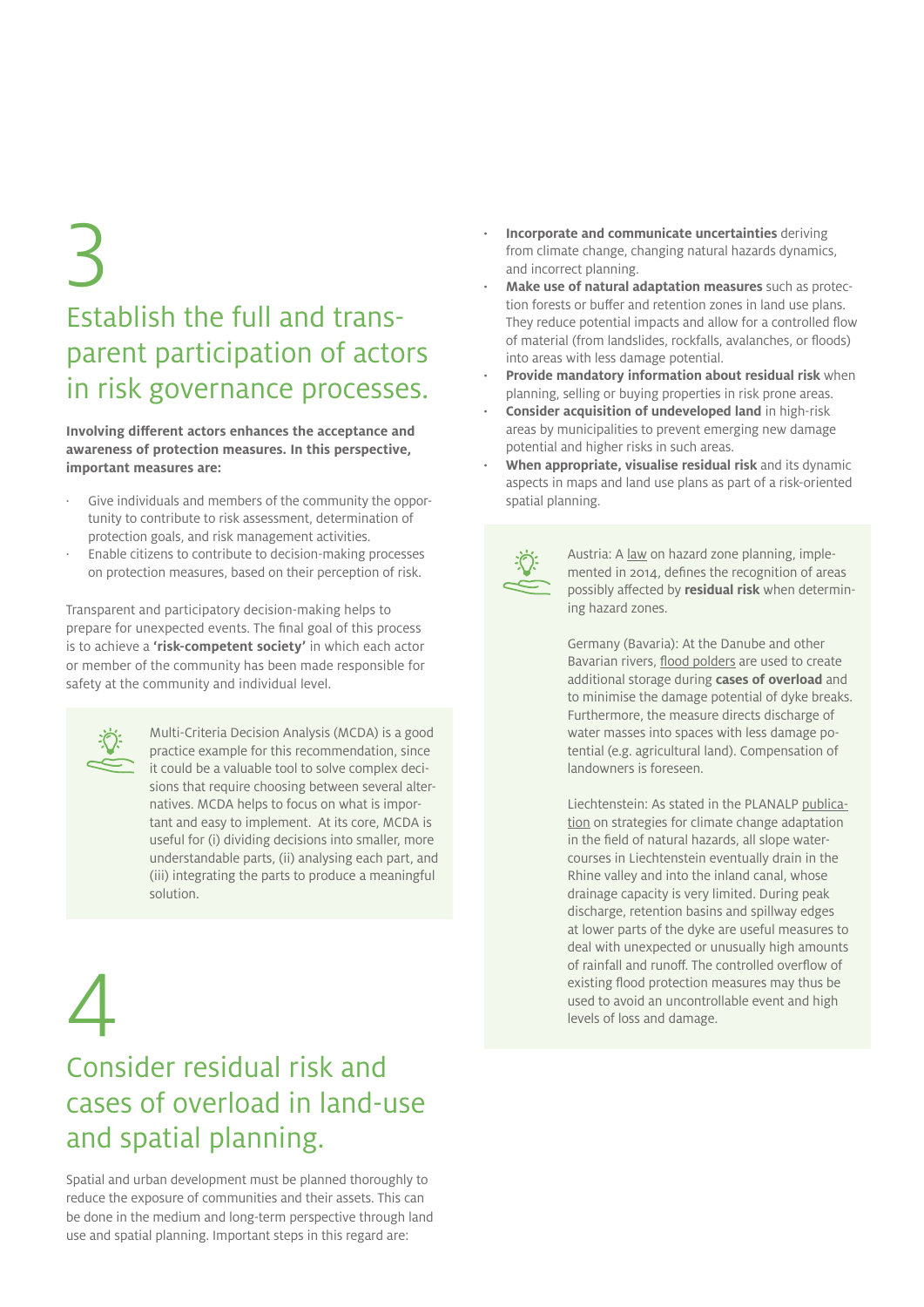# 5 Introduce an integrated set of measures to increase the overall resilience of a community and its critical infrastructure.

When dealing with **residual risk**, the aim must be to reduce direct and indirect adverse effects of hazards on settlements, infrastructure and citizens. Possible concrete steps are:

**· Take into account the possible failure of a protection measure and prepare for the case of overload.** Ensure that the communities in risk-prone zones are prepared and reduce potential damage by building up a certain level of redundancy in protection measures.



Switzerland: Employees at fire brigades, civil protection, military and emergency planning are participating in a joint training program to be able to carry out tasks associated with the planning and implementation of measures. More information can be found at the [website](https://www.bafu.admin.ch/bafu/de/home/themen/klima/fachinformationen/anpassung-an-den-klimawandel/pilotprogramm-anpassung-an-den-klimawandel/pilotprojekte-zur-anpassung-an-den-klimawandel--cluster--umgang-0/pilotprojekt-zur-anpassung-an-den-klimawandel--ausbildung-der-ei.html) of the Swiss Federal Office for the Environment (FOEN) amongst the listed organisational measures to deal with natural hazards.

**· Develop and implement innovative protection measures against natural hazards, and assure the maintenance of those that already exist.** In parallel with taking into account green infrastructure and nature based measures as one pillar of protection systems, new measures should be designed to allow for a controllable and 'smooth' overloading that limits damages. In any case, a sudden failure of protection measures that could potentially lead to uncontrollable consequences must be avoided. Steering a hazard's impacting force into areas of low damage potential is of crucial importance and technically feasible in many cases. Within the Alpine region, this approach represents a rather new perspective on how to deal with natural hazards. It requires the commitment of all the actors involved in decision-making processes or who are affected by a hazard.



Austria: Flood retention areas as well as longitudinal, transverse and annular dams are foreseen as second line of defence. This project represents a technical protection system with limited use of space and solidary co-financing. Further information can be found in the news section on the [website](https://www.ktn.gv.at/DE/sitemap/KTN/Service/News?nid=27321) of Carinthia.

Germany: Various possible nature-oriented solutions to increase run-off capacities in **cases of overload** have been identified by integrating information from different sources such as hazard zone maps, hydrological modelling and site inspections. The final decision about the implemented solution was based on a cost-effectiveness calculation and minimal usage of natural areas. This project was carried out as a participation process with universities, engineers, natural protection services and citizens. Further information can be found on the [website](http://www.gemeinde-oberammergau.de/de/aktuelles/hochwasserschutz) of the Oberammergau municipality.

# 6 Establish legal and policy frameworks that support residual risk management.

Binding regulations at different administrative levels are needed to deal with **residual risk** and **cases of overload**. This may be achieved through:

- **· Select critical infrastructure** (e.g. schools, public buildings, roads, power plants, etc.) in areas potentially affected by natural hazards, **define stricter building standards** and develop regulations that consider the possible relocation of such facilities. Assess the development of new assets thoroughly.
- **· Define taxation and fiscal policies** in hazard-prone areas (e.g. incentives for reducing land-use intensities in hazard-prone areas). Revenues from these fiscal policies can be redirected to support emergency management services.



The Upper Austrian construction law BauTG §47 (ROG §21) serves as a good practice example for this recommendation. It establishes compulsory spillways for water runoff during **cases of overload** in zones affected by flooding, and prohibits constructions in risk zones.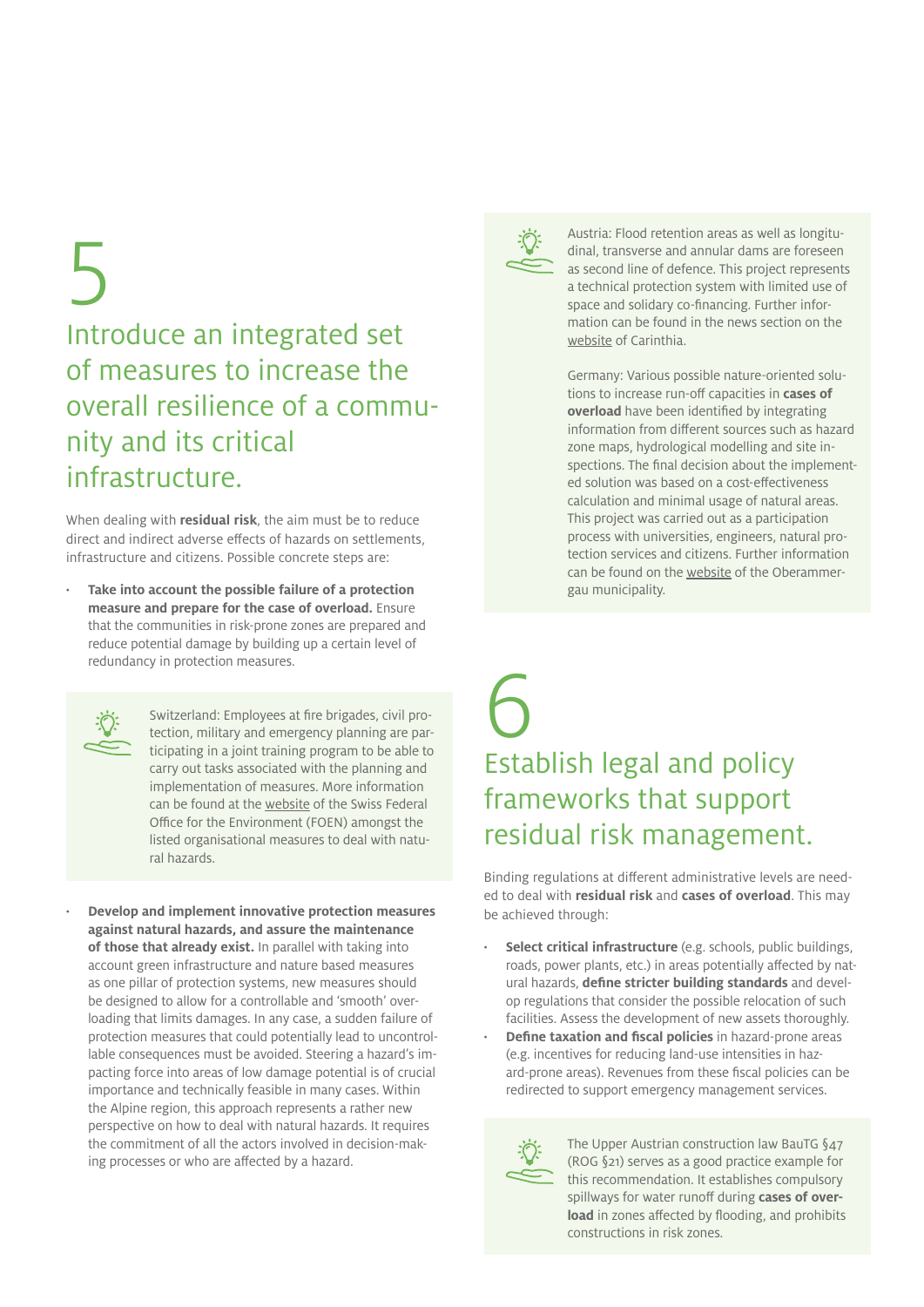## 7 Promote a cross-sectoral approach to risk governance, which fosters synergies between technology, economy and the lifestyle of the society.

Risk governance involves many issues of risk perception, the acceptance of risk and the trade-off between risk protection and local development. Moreover, risk governance of natural hazards comprises many steps and related actors, administrative levels and entails potential conflicting interests among the actors. Therefore, a cross-sectoral approach to risk governance is necessary. Possible measures to achieve this goal are:

- **· Support cooperation across sectors and hierarchical levels**  through task forces and round tables composed of representatives from various departments and administrative levels.
- **· Establish cross-sector information platforms and generate publicly accessible databases.**
- **· Involve all actors** through structured participation processes.
- **· Establish sound decision-making mechanisms** to support the actors' participation.



Liechtenstein developed a general strategy for a cross-sectoral approach in the case of flooding that includes:

- > the elaboration of hazard maps and contingency plans, taking into account possible **cases of overload**;
- > the transfer of knowledge from experts to the public about the catchment area, as well as information on the function, capacity and limitation of protection measures;
- > the establishment of 'water brigades' at the community level that can take the lead during events caused by torrential hazards;
- > the education of fire brigades and a quality check of their operational procedures;
- > the involvement of the affected population and local authorities including civil protection and foresters.

# 8 Create a risk culture, in which the community is aware about residual risks.

To maximise the use of existing knowledge, experiences and data must be shared appropriately across administrative levels. The correct communication of risks is a prerequisite for the efficient coordination of all relevant actors. Important aspects in this regard are:

- **· Involve schools:** Schools play an important role in children's education about natural hazards, vulnerabilities and related risks.
- **· Inform the public about residual risks** associated with natural hazards during communication with decision makers and the general public without scaremongering.
- **· Establish cross-border communication strategies** that improve the management of **residual risk** and overcome administrative barriers.
- **· Include storytelling** as a way to learn from prior natural hazards and how the society and individuals have dealt with them in the past.



The Swiss FOEN has carried out a number of projects in the context of climate change adaptation and management of natural hazards that are potentially relevant to dealing with the **case of overload** and **residual risk**. One of the projects aims to consider risks associated with natural hazards in spatial planning. Based on the needs of affected actors, the project presents suggestions for the adaptation of local planning processes under the consideration of land-use and potential climatic changes. More information can be found within the pilot programs listed on the FOEN [website.](https://www.bafu.admin.ch/bafu/de/home/themen/klima/fachinformationen/anpassung-an-den-klimawandel/pilotprogramm-anpassung-an-den-klimawandel/pilotprojekte-zur-anpassung-an-den-klimawandel--cluster--umgang-0/pilotprojekt-zur-anpassung-an-den-klimawandel--risikobasierte-pl.html)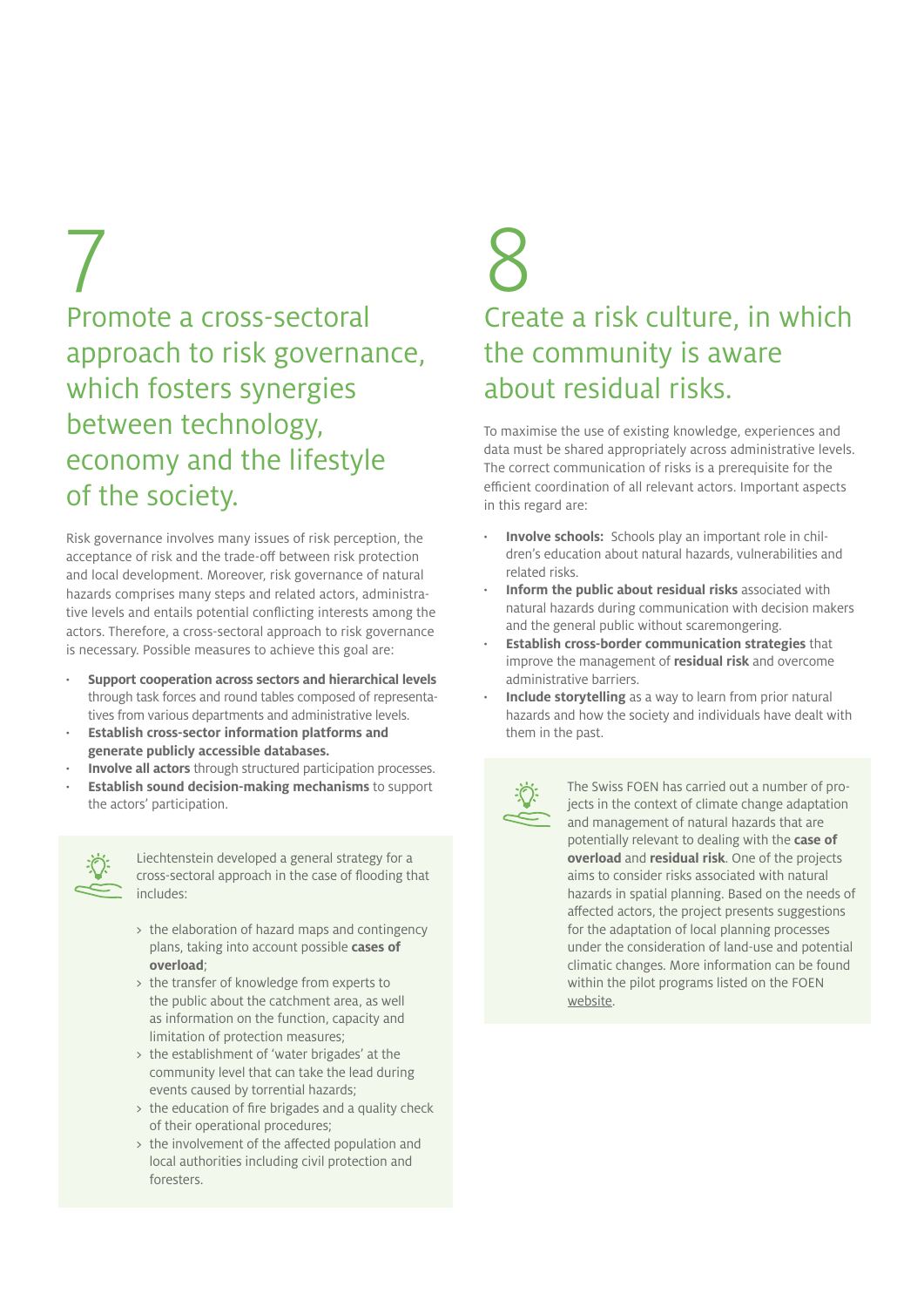# 9

## Risk Communication: Create a lively risk dialogue and foster the distribution of information through multiple channels.

The dialogue around risk needs to be open, conscious, and transparent. It also needs to consider all hazards and risks. Further considerations are:

- **· Use digital and print media** accessible for all citizens.
- **· Cooperate with local media** to benefit from their networks.
- **Foster the use of interactive communication** devices such as mobile phone applications.
- **· Make use of local infrastructure** to organise public debates and presentations that give insight into decision-making processes related to **residual risk** and the **case of overload**.
- **· Organise communication campaigns** to inform the public of the fact that there is **no absolute safety** against natural hazards.
- **Pay attention to the wording:** be clear in your messages and give concrete guidance. Always be aware that there is a fine line between informing and overwhelming society on such sensitive topics as **residual risk** and **cases of overload**.



Austria: In Lower Austria, along the river March, a special alert plan explicitly addressing **residual risk** events, has been implemented by regional authorities and carried out on numerous occasions with all the relevant actors. Further information can be found in a [presentation](http://www.noe.gv.at/noe/Katastrophenschutz/2010_09_24_Kreuzer_Sonderalarmplan_Hochwasser_PDF.pdf) of Lower Austria's department for fire brigades and civil protection.

Germany: In the city of Kelheim, water-level marks (so called "blaue Linie") on the sides of buildings inform citizens how high the water may rise in case of a dike burst, and how to react (e.g. escape to upper floors).

Switzerland: The Federal Office for the Environment FOEN lists a number of organisational and communication measures that help to reduce loss and damage during **cases of overload**. Measures include forecasts, warnings and alarms, closure of affected areas, mobile protection measures, as well as evacuation and assistance of the affected population.

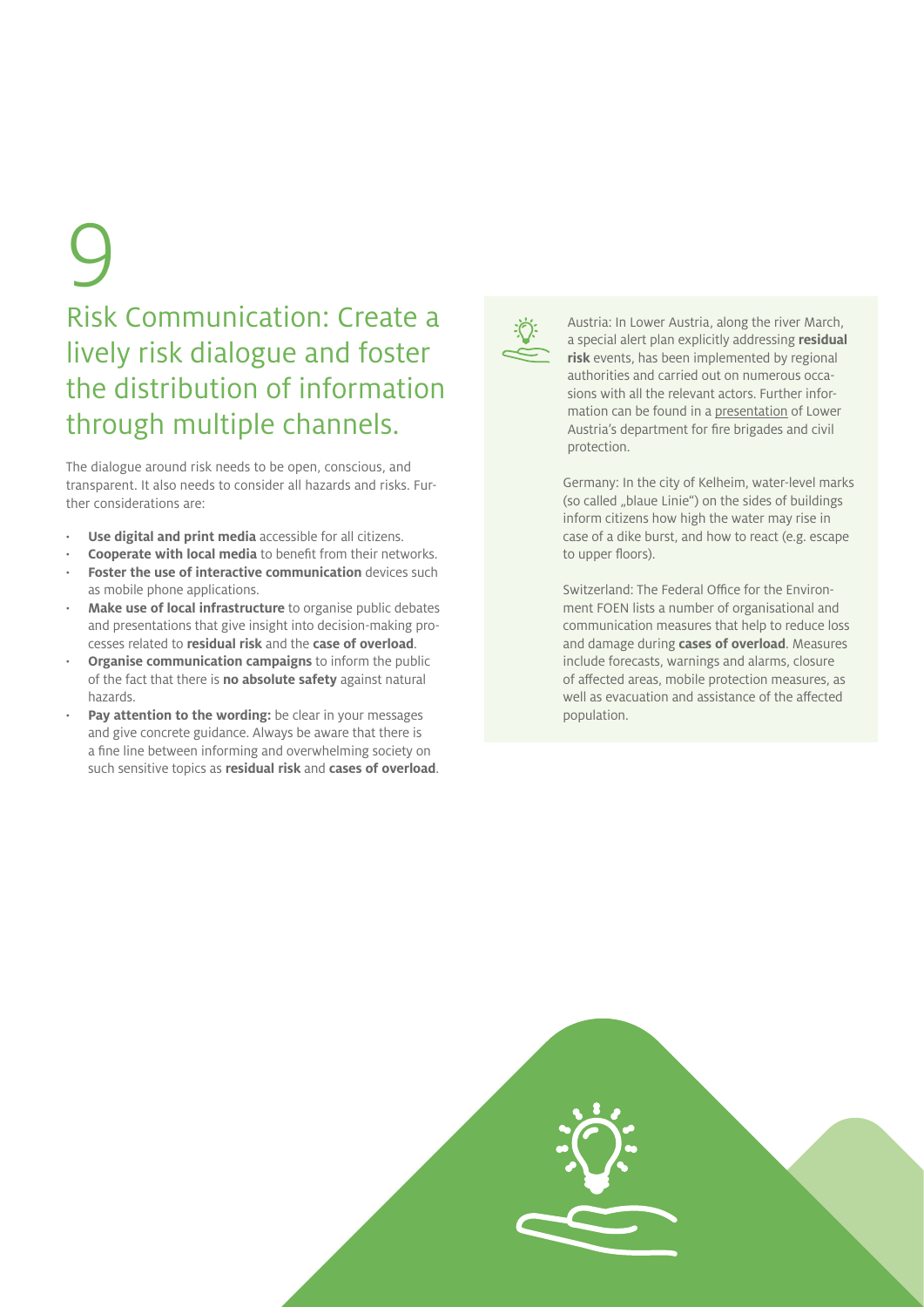## Final Considerations

The recommendations listed in this dossier are based principally on input received from experts through questionnaires and interviews. These recommendations bring to light a number of concrete measures that can help to improve the IRM of natural hazards. However, they represent the point of view of specialists and stakeholders who are dealing with the topic on a daily basis. Some questions arise when we step back for a moment and look at the role of risk management in everyday life, particularly when it comes to residual risk. These questions should be discussed not only by experts but by the entire community.

First of all, these questions address issues of acceptance of certain risk levels and the sharing of the burden that protection and preparedness measures represent for society:



What level of risk is a community or society willing to accept? When do the costs for protection and preparedness against natural hazards exceed the willingness and/or capacity of the community, given that they may require cutting funds to other sectors or budgets needed to protect against other risks?



To what extent should costs that are covered by the whole society benefit only certain segments of the society?



How should the responsibility for risk management be shared between the public administration, the community and individuals?



Where are limits to the participation of the public within the multifaceted procedure of IRM? Where is the line between fostering participation by being transparent in risk communication and scaremongering with counterproductive affects? Who decides what level of protection from natural hazards are implemented, and who bears the related costs? Who makes decisions in cases where the protection is beneficial for one region or part of the community, but disadvantageous for another?

These types of questions are of everybody's interest to ask, and should therefore be discussed by the general public. These discussions could also foster the development of a risk-competent society. This dossier and the study that underpins it can be considered as an early contribution to shed light on risk governance of **cases of overload** and **residual risk** in the Alpine region. Besides the above-mentioned public discussion, this topic strongly requires further in-depth scientific analyses to improve the current knowledgebase.